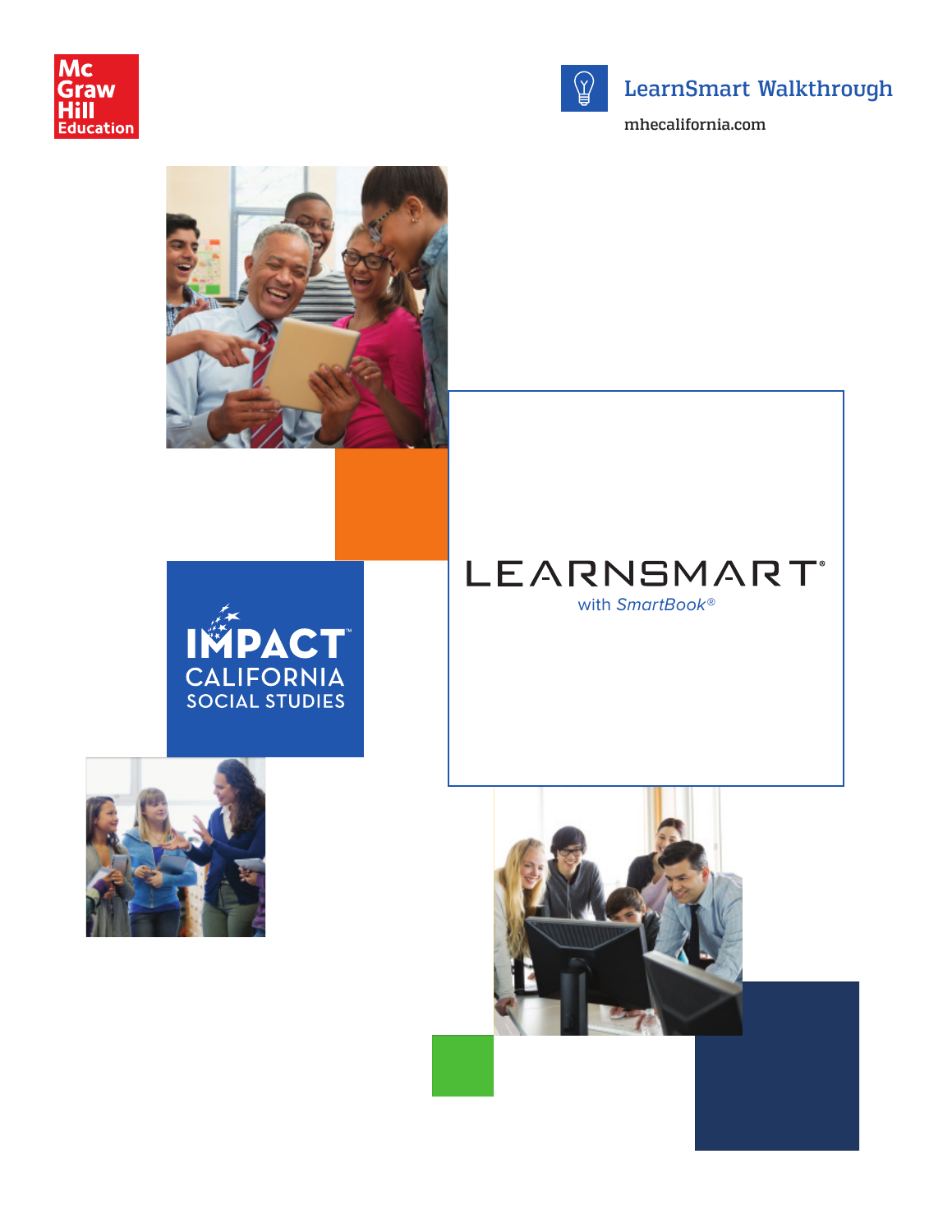# Understanding is the Foundation for Achievement

*LearnSmart*® has the solutions you need to maximize time, potential, and success.

**Help students learn faster, study more efficiently, and retain more knowledge.** *LearnSmart* is a proven adaptive learning program that helps students succeed by providing a personalized learning path that's based on their responses to questions, as well as their confidence about the answers they provide.

**Using revolutionary adaptive technology,** *LearnSmart* **builds a learning experience unique to each student's individual needs.** And it goes beyond simply getting students to memorize material it helps them truly retain the material in their long-term memory.

## Effective study time makes every minute count.

The secret is *SmartBook*®, the first and only adaptive reading experience designed to change the way students read and learn. As the student progresses, *SmartBook* highlights the most impactful concepts the student needs to learn. This ensures that every minute spent with *LearnSmart* + *SmartBook* is the most productive minute possible.

### Easy-to-use lessons for you and your students.

There is no additional preparation needed, which makes *LearnSmart* easy to use for teachers. And it is ready for the students to use when they log into *IMPACT* Online. *LearnSmart* remembers where the student left off, takes them to the content they have not yet mastered, and reminds them what they need to review.

## Engage students with a friendly challenge format.

Friendly competition pulls learners in and adaptive technology ensures student progress. As the student answers questions, they're given a score that ranks them with their class. *LearnSmart* adjusts the information presented to each student based upon their strengths and weaknesses as well as their confidence in the material.

## Efficient reporting tools help you maximize teaching time.

Real-time reporting tools allow teachers to use their time more efficiently because *LearnSmart* manages and tracks individual student progress or the progress of the whole class. Teachers can focus on what students don't understand or still need to learn, rather than what they've already mastered. The end result? Students can better prioritize their time and come to class ready to participate.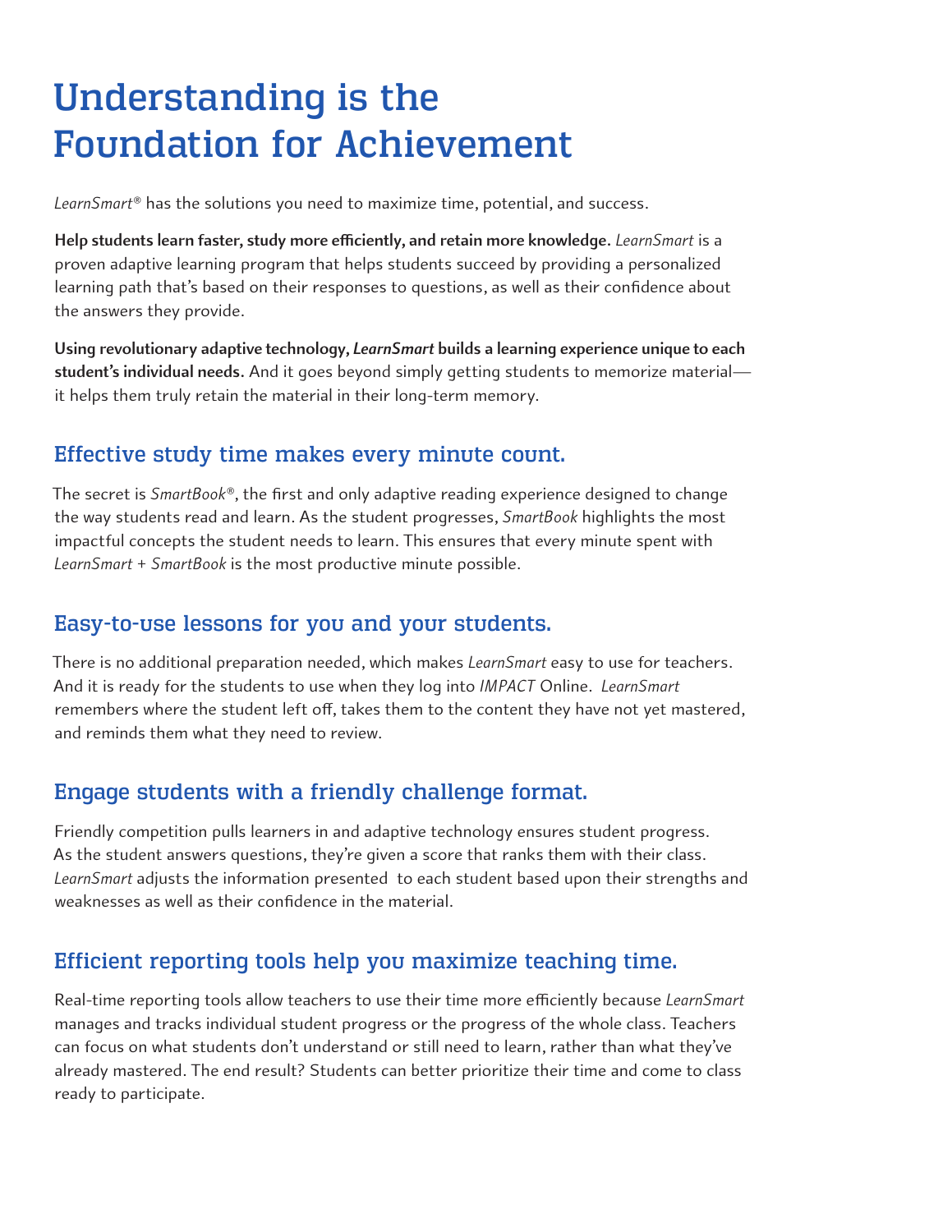**1.** Visit **mhecalifornia.com** to get login information to *IMPACT* Online.

| Econed?                                        |                                                  |  |
|------------------------------------------------|--------------------------------------------------|--|
| Welcome                                        |                                                  |  |
|                                                | Sign in Juing your McGraw-Hill Education Account |  |
| <b>Enterprise</b>                              |                                                  |  |
| <b>Analysis</b>                                |                                                  |  |
| <b>Sing Inc.</b><br><b>Amps four losperate</b> |                                                  |  |
|                                                |                                                  |  |
|                                                | Detected a Window Ally, is always there in       |  |
|                                                |                                                  |  |
|                                                |                                                  |  |

**2.** After logging in to *IMPACT* Online, select the program from the Dashboard that you would like to review.







**4.** From the Table of Contents, select the chapter you are working on.

| Over Stanley                                | World History & Geography: Medieval and Early Medem Times |  |
|---------------------------------------------|-----------------------------------------------------------|--|
| 2 Rendando Hateriarlo Torrito               |                                                           |  |
| Feature, The Nortein 300-CA                 |                                                           |  |
| 2 Dayser I Rone anothe Ree of Despaty       |                                                           |  |
| <b>3</b> Shapler & Machinett Europa         |                                                           |  |
| 4<br><b>Chapter 3: Nights Coverage</b>      |                                                           |  |
| 3 Elisaber 4: Indoors the Mottle Highli     |                                                           |  |
| <b>K</b> Chaple 1, Higans Chie              |                                                           |  |
| F Deale & The Ordgellane of Korea and Japan |                                                           |  |
|                                             |                                                           |  |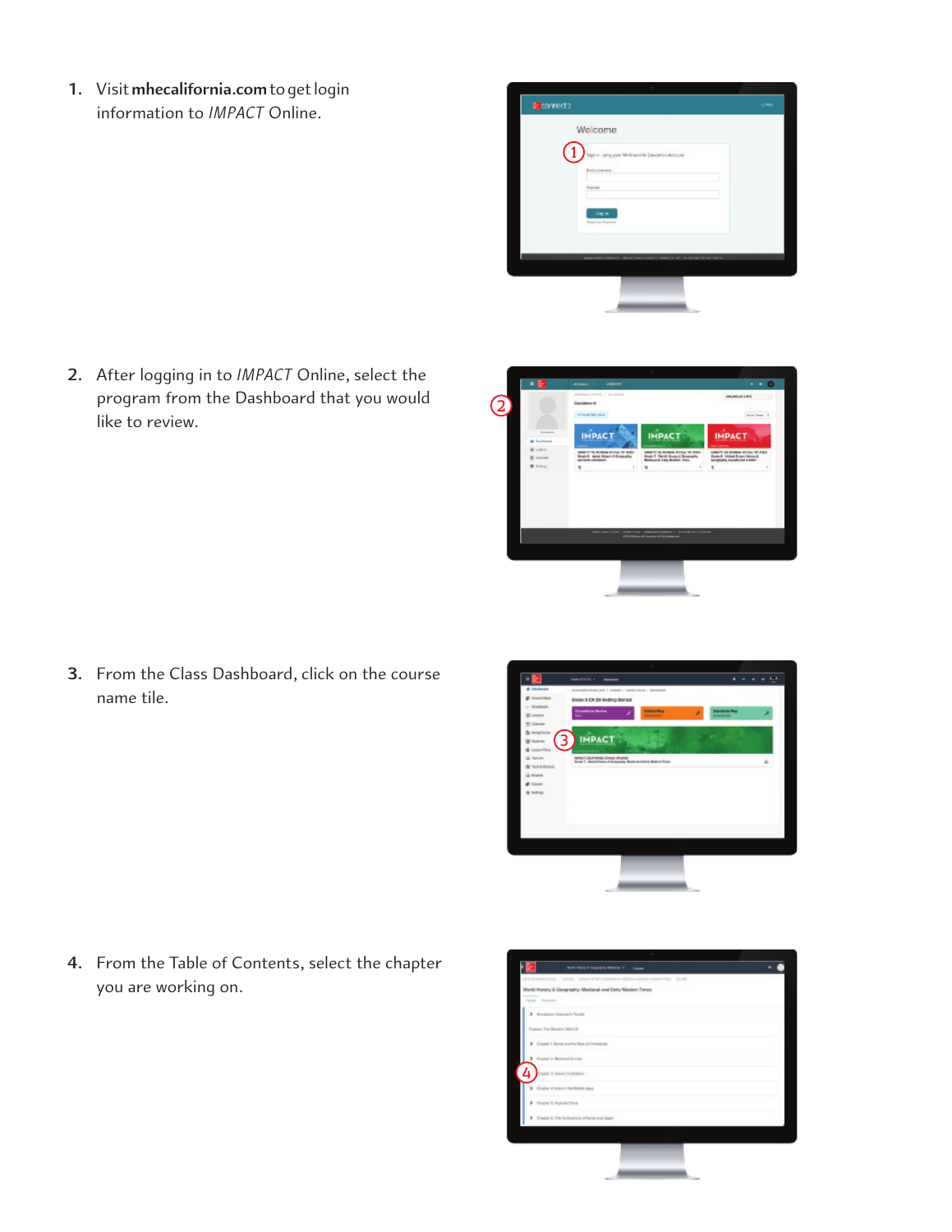**5.** From the Chapter Planning Page, scroll to the "Reviewing the Chapter" section and locate "Adaptive Learning." Click on the *LearnSmart* tile to launch *LearnSmart*.



**6.** You are now in the "**Read**" phase for the desired Chapter.

 In the **"Read"** phase, the content that is important for the student to learn in order to be ready for the practice exercises is in regular type. Extra information or examples are grayed out. Specific sections of content that are most important and directly assessed are highlighted in yellow or green depending on where the student is in the course.

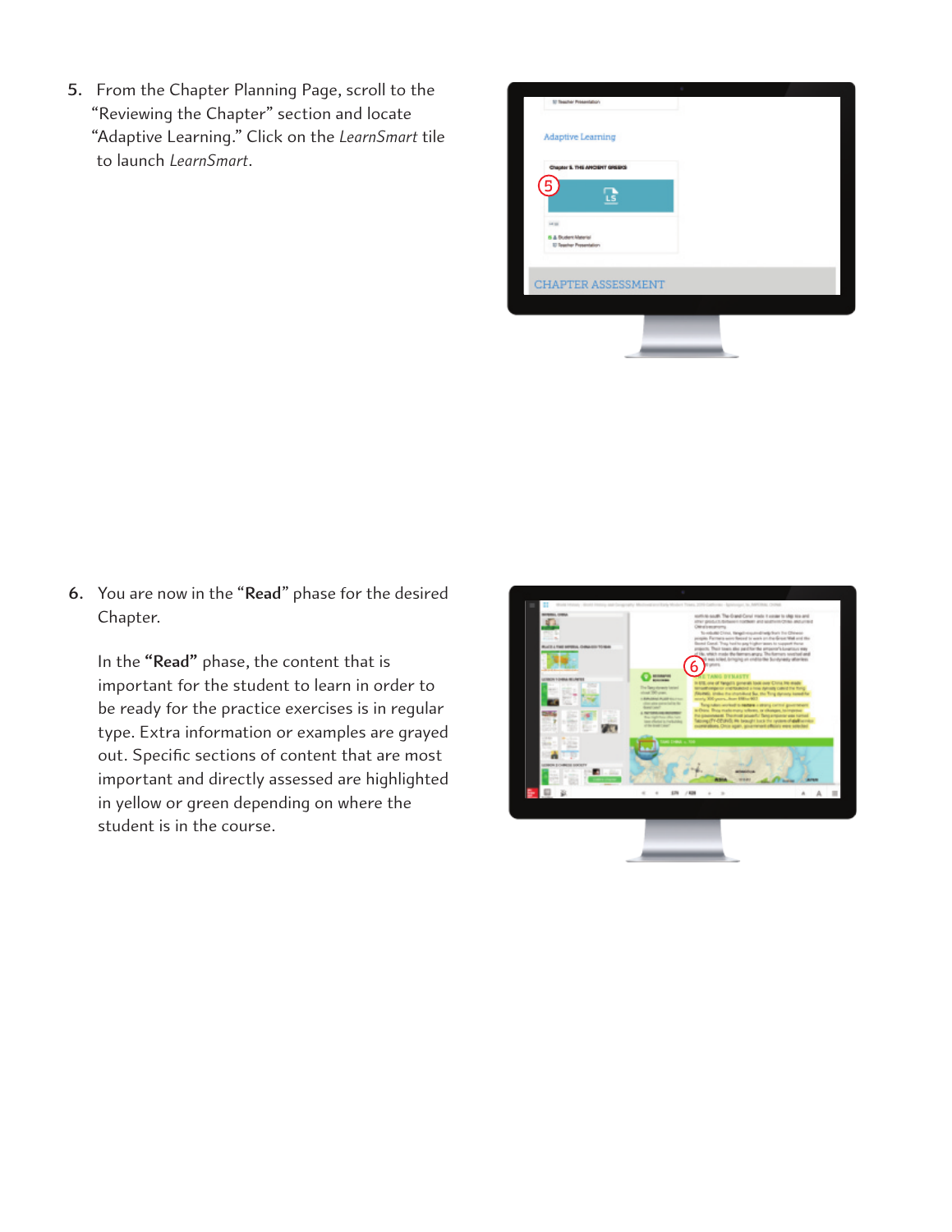- **7a.** When finished reading or reviewing content, students **move to the "Practice" section**. This section first asks them questions about content that they have seen on the reading pages. Students are asked to answer the question and also rank how confident they are in their answer to the question. This becomes the adaptive foundation for what each student's content is in the system.
- **b.** Students can **click on the "Read about this" icon** to return to the book for more information pertaining to this topic.

|                                       | ı                                                                                    |                 |
|---------------------------------------|--------------------------------------------------------------------------------------|-----------------|
| of States - Mark Midson and           | sally Bishimirand Early/Rodon Treas, 2019 California Spickraph, N. 8000004, Collisia | ۵               |
|                                       |                                                                                      |                 |
|                                       | Interestly the largest to and exports of Tang-China.                                 |                 |
|                                       | @ One concess potheright to moch the left.                                           |                 |
|                                       | gearis requested them Drive<br>are sith tro, steel, paper, parentale                 |                 |
|                                       | gold, allean, premises strenes, fina-<br>goods hepatoches/China<br>www.is            |                 |
|                                       | De pou losse the answer?                                                             | 21 Installation |
|                                       | <b>Hanna</b> it<br><b>Share</b><br><b>Think as</b>                                   | <b>His Max</b>  |
|                                       |                                                                                      |                 |
| B                                     | 1400                                                                                 |                 |
| Chapter & Imperiel Chines<br>Hospital | HADTED ASSESSMENT                                                                    | ×<br>×          |
|                                       |                                                                                      |                 |
|                                       |                                                                                      |                 |
|                                       |                                                                                      |                 |
|                                       |                                                                                      |                 |
|                                       |                                                                                      |                 |

**8. The last state is labeled "Recharge."** After the student has completed the "Practice" phase, the system will prompt the student to go back occasionally and confirm that they have retained what they learned earlier.

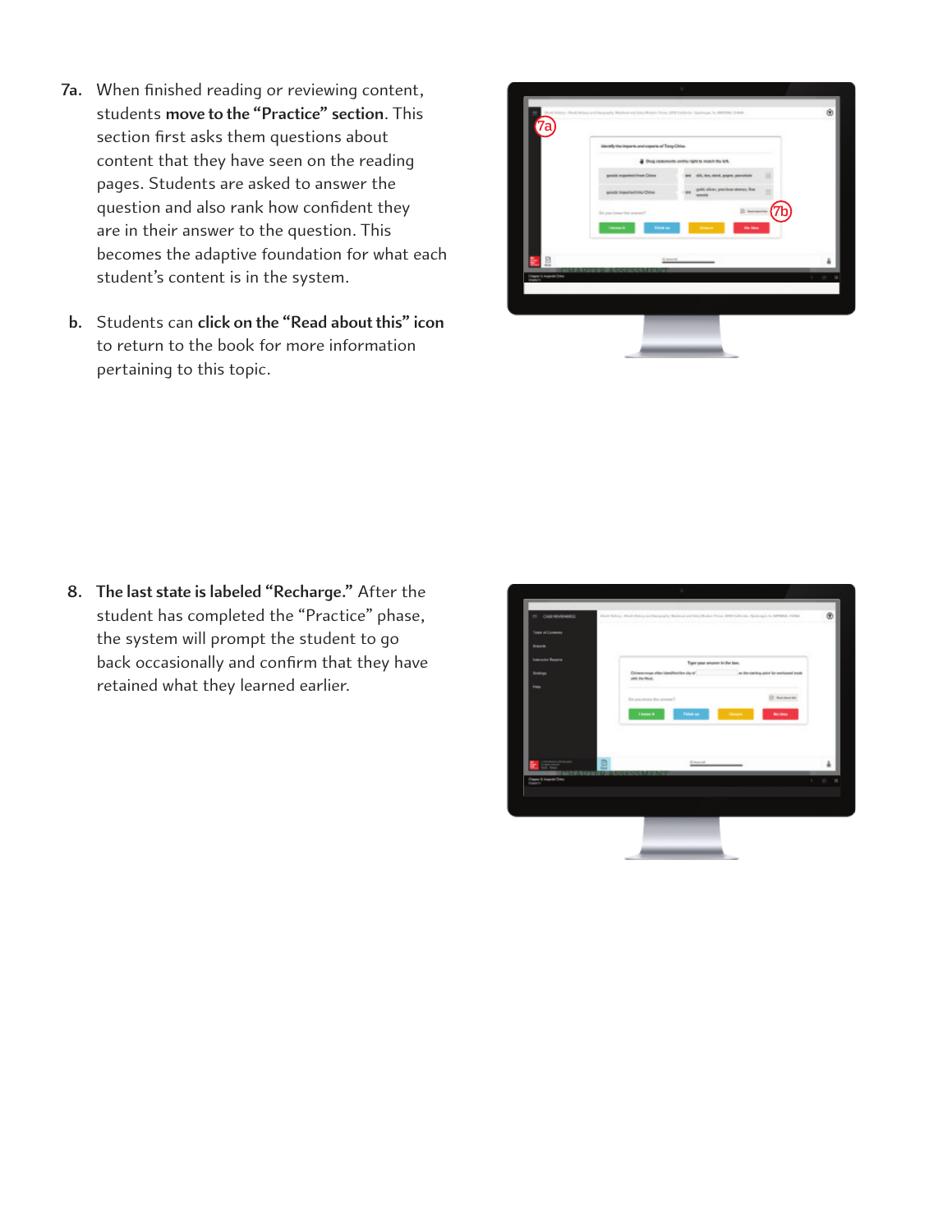# Student Reports

**9. How to Get to Student Reports** The "**Reports**" section provides a variety of reports for the individual student.



**10. "Reports"** provides students with detailed reports about their progress.

> Reports cover Current Learning Status, Topic Scores, Missed Questions, Most Challenging Learning Objectives and Self-Assessment.

Students can also watch their Tree of Knowledge grow as they learn.

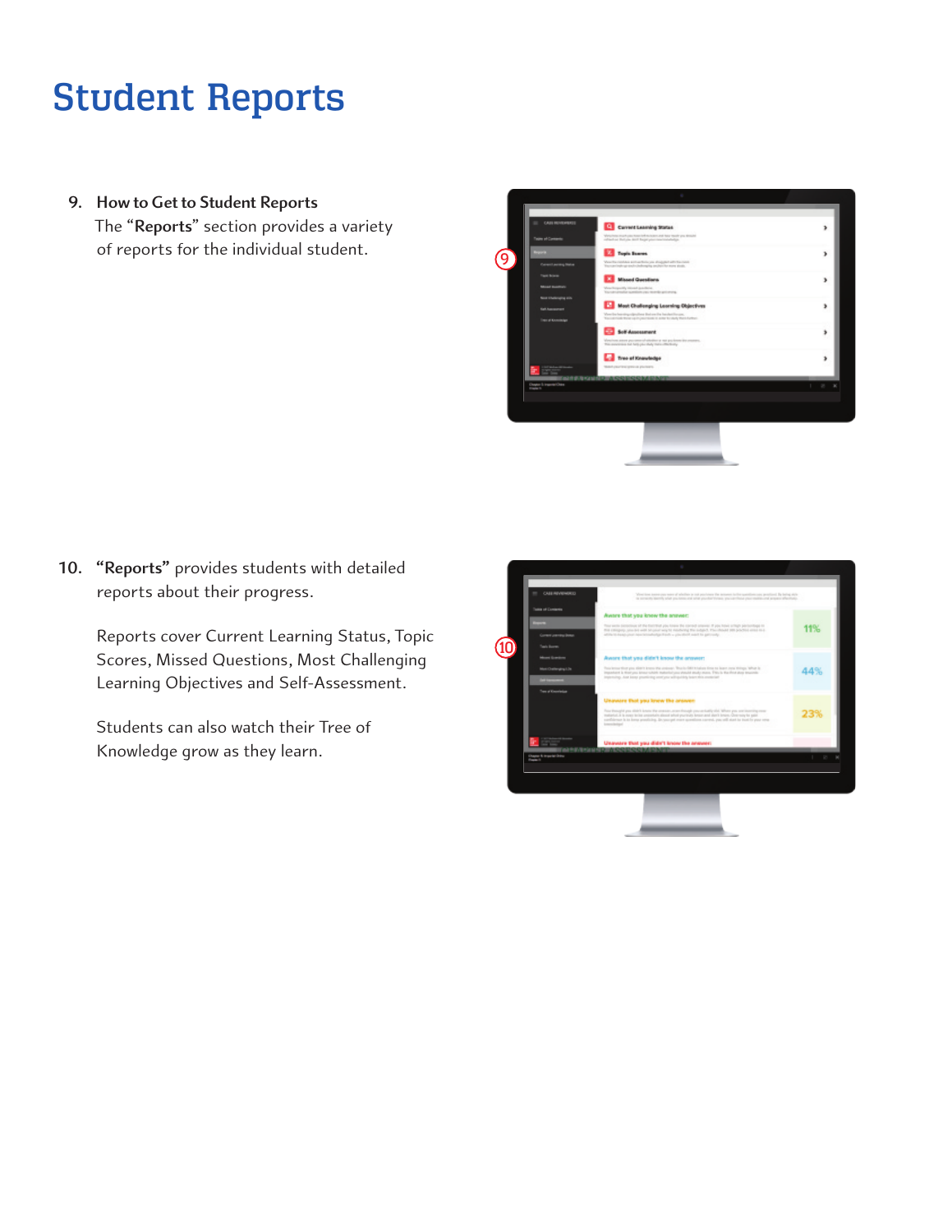## Teacher Reports

**11. How to Get to Teacher Reports** The "**Instructor Reports**" section provides a variety of reports for the teacher.



**12.** To view an example of each report type with sample data, **click on the "Sample Reports"** link in the bottom right corner. Features include:

#### **Progress Overview**

View student progress broken down by module

#### **Module Details**

View information on how your class performed on each section of their assigned modules

#### **Metacognitive Skills**

View statistics on how knowledgeable your students are about their own comprehension and learning

#### **Pretest Results**

This gives you a quick overview of the pretest results for all students in your class

#### **Student Details**

View student progress details plus completion level breakdown for each module

#### **Missed Questions**

View frequently missed questions by module for your entire class

#### **Most Challenging Learning Objectives**

View the most challenging learning objectives by module for all students